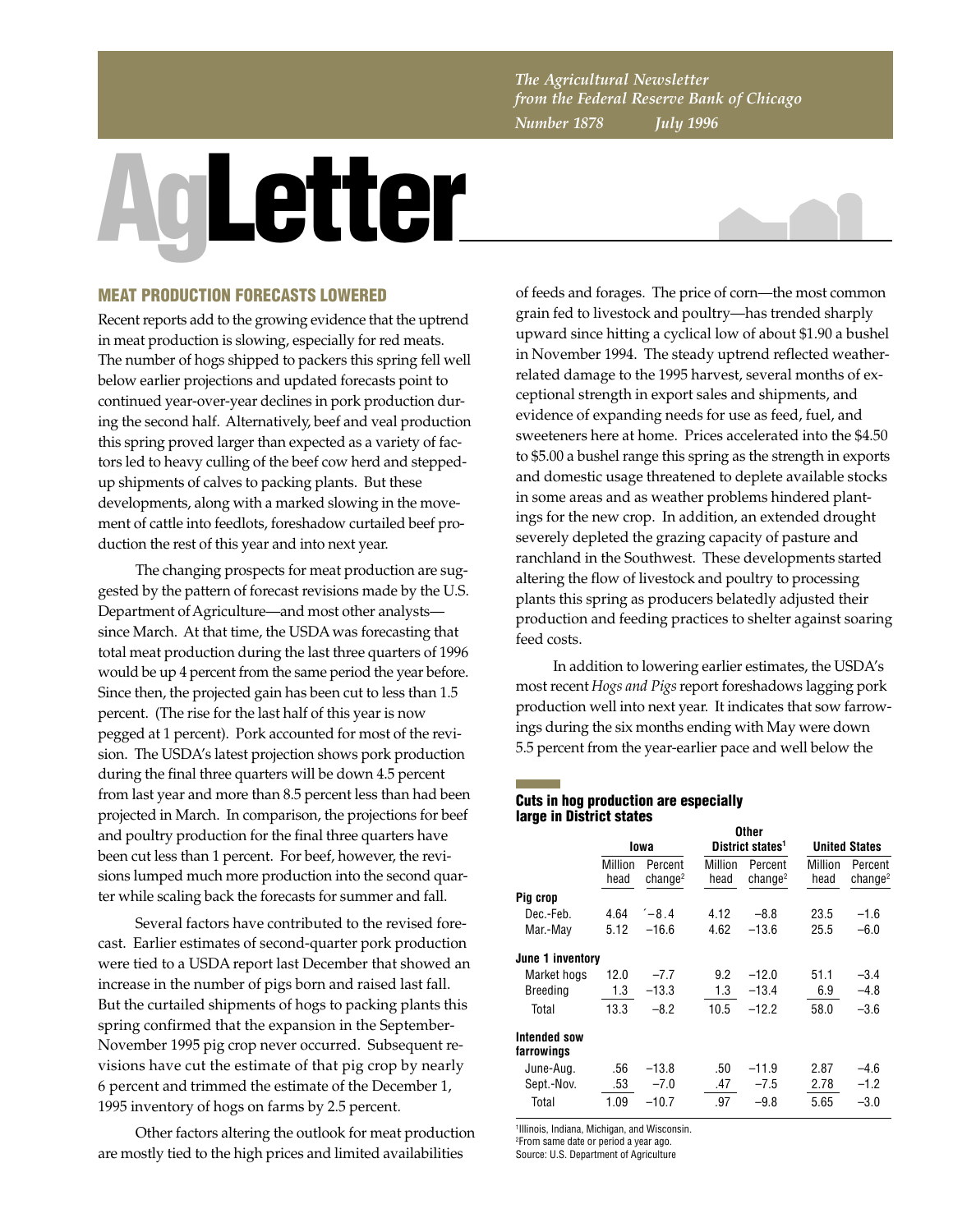**Hog prices holding well above year-ago levels**





levels reported earlier as producers' farrowing intentions. However, the reduction in the December-May pig crop was held to less than 4 percent as the number of pigs saved per litter ratcheted upward again this year. The smaller pig crop is reflected in lower inventories. The number of hogs on farms nationwide as of June 1 was indicated to be 58.0 million head, down 3.6 percent from a year ago and the lowest for that date in five years. The decline was slightly smaller for hogs intended for market and considerably larger (4.8 percent) for the hogs being held for breeding purposes. In line with the smaller inventory of breeding stock, the latest reading on intended sow farrowings for the summer quarter points to a 5 percent cut, both from a year ago and from the initial summer intentions that were reported in March. Farrowing intentions for the fall (September-November) quarter point to a 1 percent decline from the downward-revised year earlier estimate. These measures of recent and prospective trends in hog production foreshadow lagging pork production well into next year.

The share of U.S. hog production coming from District states continues to decline as the on-going structural shift toward mega producers proves more attractive elsewhere. The June 1 inventory of hogs on farms in the five states of the Seventh Federal Reserve District was down 10 percent and accounted for only 41 percent of all hogs on farms nationwide. As recently as four years ago, the District states' share was over 48 percent. Iowa retains the number 1 ranking in hog production although its wide margin over North Carolina continues to erode. The rankings of most other District states fell over the past year. Minnesota moved up a notch, dropping Illinois to number 4. Indiana retained the number 5 ranking while Michigan and Wisconsin each dropped a notch or two—to

12 and 15, respectively. Elsewhere, only three states registered gains. Hog numbers in Kansas were up 7 percent from a year ago, while those for North Carolina and Oklahoma were up 17 and 46 percent, respectively. The opening of some very large operations in Oklahoma over the past year has moved that state's ranking in hog production up five notches to 11th place.

The geographical shifts in hog production are also becoming more evident in packing plants. It appears Illinois will lose its second-place ranking in hog slaughter to North Carolina. As recently as 1990, the number of hogs processed at packing plants in Illinois was over three times that for North Carolina, which ranked tenth at the time. Last year, the margin for Illinois narrowed to less than 8 percent. And recently released figures for the month of May show for the first time that packing plants in North Carolina handled more hogs than those in Illinois.

The flow of cattle and calves to market is also being adjusted, with differing temporal implications for beef production. Cattle producers have been hit hard this year. In addition to rising cost pressures from limited supplies of feed and forages, their earnings have been squeezed by the low cattle prices that have coincided with the cyclical upturn in beef production since 1993. Those who maintain the beef cow herd and sell calves have been hit the hardest. This reflects both the steeper decline in prices for calves and feeder cattle and the tendency of these producers to be located where grazing conditions are under the most stress from drought. Because of the stressed earnings, the movement of both calves and beef cows to packing plants picked up significantly this year. Following a 13 percent rise in 1995, the year-over-year gain in commercial calf slaughter through May of this year moved up to 24 percent. In addition, reports from federally-inspected plants suggest the year-over-year rise in beef cow slaughter has gone from 11 percent in calendar 1995, to 16 percent in the first quarter of this year, and to 34 percent in the second quarter.

The number of all cows—including dairy cows shipped to packing plants in the first half was the highest in a decade. Similarly, the ratio of first-half cow slaughter to the January 1 inventory of cows was also at a ten-year high. This heavy culling of the cow herd has tended to push recent beef supplies well above expectations. Reflecting this, second quarter beef production was about 3.5 percent above what USDA—and many other—analysts had projected back in March. Over the longer horizon, however, both the heavy culling (liquidation) of the cow herd and the shrinking supply of feeder cattle will dampen the flow of beef that otherwise would reach consumers. The extent of the dampening will hinge on how pronounced the liquidation of the cow herd ultimately proves to be.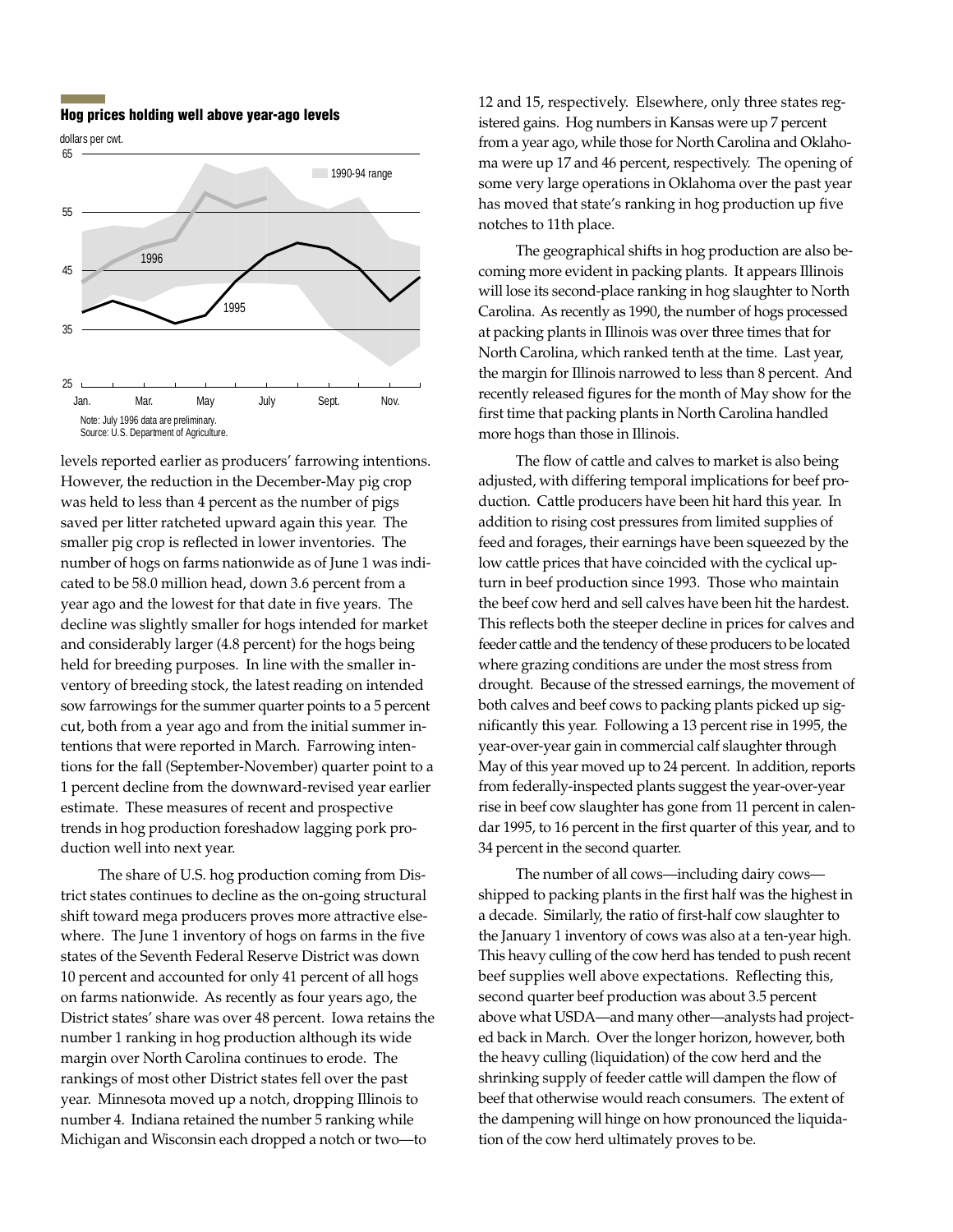### **Feeder cattle prices have declined more than fed cattle prices**



For operators who finish out cattle in commercial feedlots, the steeper decline in feeder cattle prices (versus fed cattle prices) has helped to offset the squeeze on earnings from high feed costs. Nevertheless, most feedlot operators have experienced substantial losses in recent months. Iowa State University studies show those losses averaged \$91.50 per head on cattle marketed in the second quarter. In line with the emerging losses, USDA reports that track the flow of cattle through large feedlots in major states show the uptrend in the number of cattle placed in feedlots ended in December. Placements in the first quarter of this year were down considerably from the high year-ago level but were still well above the levels that prevailed from 1992-94. In April and May, however, placements were off sharply and by far the lowest for that period in at least five years.

As the number of cattle placed in feedlots slowed this year, the movement of finished cattle out of lots held at a high level. With those divergent trends, the inventory of cattle in large feedlots in major states fell from an unusually high level in January to a four-year low on June 1. Among all 7 states surveyed, the year-over-year decline was 11 percent. In Iowa, the June 1 inventory of cattle in large feedlots was down 16 percent. The smaller inventories suggest the large first-half gain in beef production (6 percent) will end quickly, especially if the liquidation of the cow herd slows. USDA analysts project that secondhalf beef production will be down nearly 1.5 percent from last year, followed by a decline of over 2.5 percent in the first half of next year.

In contrast to red meats, poultry production remains well above year-ago levels. Preliminary indications show first-half poultry production was up nearly 6 percent from the year ago pace, reflecting an increase in the number of

broilers and turkeys processed and—despite very high feed costs—an increase in the weight of the birds moving through processing plants. Moreover, USDA analysts project another 6 percent gain in poultry production for the second half of this year, followed by a narrowing to 4 percent in the first half of next year.

Forecasts of meat production should be viewed with healthy skepticism until there is more evidence on the likely balance between grain (feed) supplies and demands in the months ahead. With carryover stocks depleted, this year's grain harvest—here and worldwide—will be the critical factor in determining whether the feed shortages of recent months are eased, exacerbated, or extended. In the interim, grain prices are likely to remain high, and highly volatile, while livestock prices strengthen due to prospects for smaller growth in meat production.

The balance between prospective feed costs and prospective livestock/poultry prices will be the key factor guiding future trends in livestock and poultry production. That balance could shift quickly in either direction. As things now stand, however, the growth in total meat production will fall below trend over the near term as declines for red meats counter most of the gains still projected for poultry. In addition, growing exports will further trim the meat supplies available for domestic consumers. Historically, the U.S. was a net importer of red meats. But with exports growing and imports lagging, the U.S. became a net exporter of pork last year and is expected to become a net exporter of beef this year. Poultry exports continue to grow also, with this year's shipments likely to absorb 15 percent of production. On a per capita basis, U.S. meat production—adjusted for net trade flows registered a 1 percent trend rate of increase annually from 1984 to 1994. A modest decline broke the uptrend last year. Slower growth in second-half production and continued strength in exports imply the trade-adjusted production of all meats available to domestic consumers this year will retreat to a three year low.

### *Gary L. Benjamin*

**AgLetter** (ISSN 1080-8639) is published monthly by the Research Department of the Federal Reserve Bank of Chicago. It is prepared by Gary L. Benjamin, economic adviser and vice president, Mike A. Singer, economist, and members of the Bank's Research Department, and is distributed free of charge by the Bank's Public Information Center. The information used in the preparation of this publication is obtained from sources considered reliable, but its use does not constitute an endorsement of its accuracy or intent by the Federal Reserve Bank of Chicago.

To subscribe, please write or telephone:

Public Information Center Federal Reserve Bank of Chicago P.O. Box 834 Chicago, IL 60690-0834 Tel. no. 312-322-5111